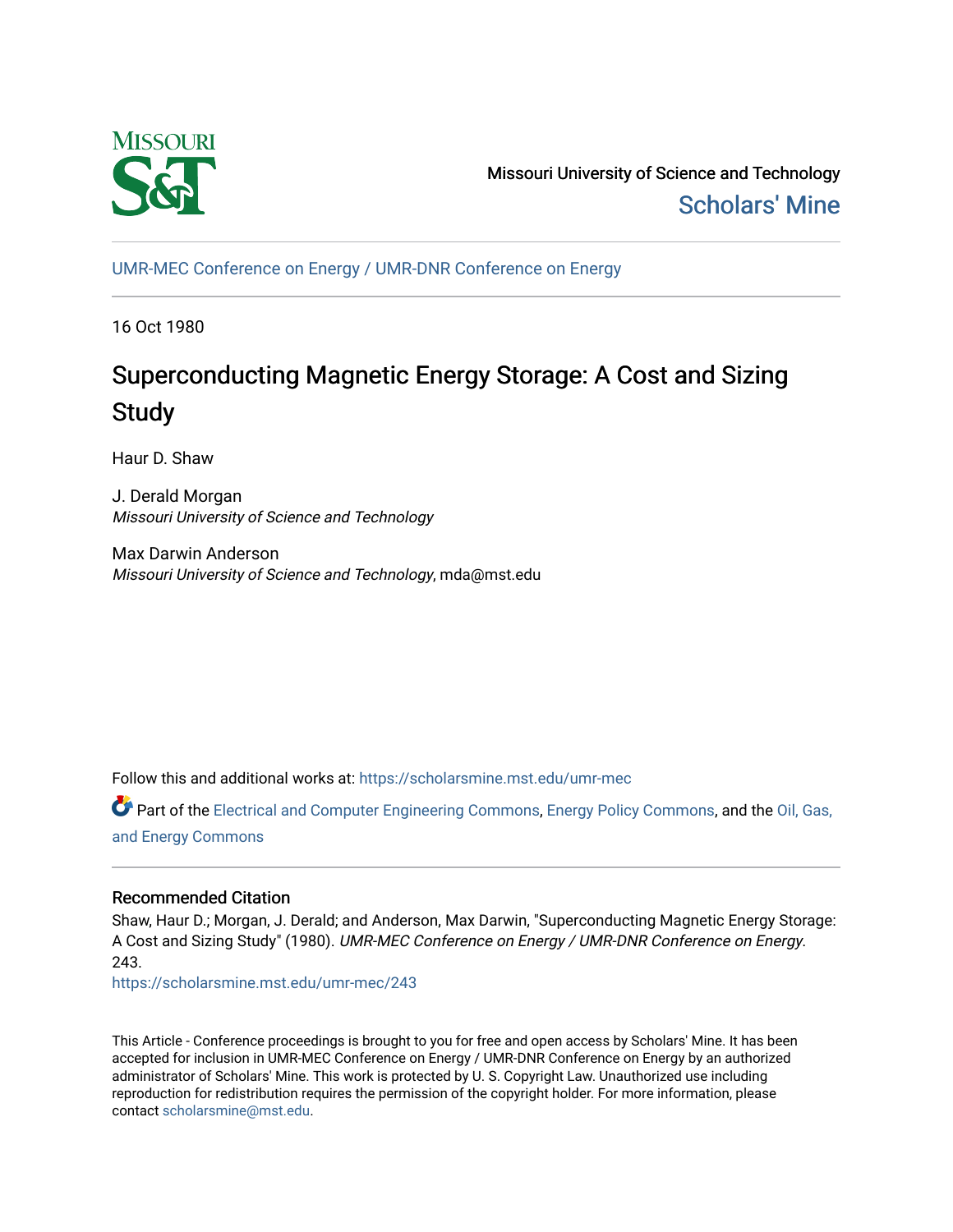## **SUPERCONDUCTING MAGNETIC ENERGY STORAGE: A COST AND SIZING STUDY**

## **Haur D. Shaw, J. Deraid Morgan, Max D. Anderson University of Missouri-Rolla Rolla, Missouri**

### **Abstract**

**Two applications for superconducting magnetic energy storage (SMES) devices in power systems are studied. One is for peak shaving, and the other is for load leveling. Consideration is given to placing these devices near load centers to reduce the line losses. For (SMES) cases studied using smaller size devices at several load centers, the line losses are lowered. However, the efficiency of SMES is proportional to its size, and the capitol cost per MWH is much greater for a smaller size SMES unit when compared to a larger SMES unit. Once the location or locations for SMES have been selected, power and capacity specifications can be determined by examining the load profiles and using economic dispatch methods. By comparing the results in costs and credits, the best sizing and system location of SMES units can be established.**

#### **1. INTRODUCTION**

**Superconducting magnetic energy storage is an energy storage method with many advantages over pumped hydro storage methods, now being used by the electric utility industry. Several institutions such as the University of Wisconsin and Los Alamos Scientific Laboratory, sponsored by the Department of Energy and EPRI, have devoted efforts to the development of the hardware for superconducting magnetic energy storage units. Although the results from their reports are very encouraging, to date there have been few system studies directed toward evaluating superconducting magnetic energy storage devices for system applications to a utility system. The material presented here is an ©valuation of two applications of superconducting magnetic energy storage systems to a utility system.**

## **2. METHODS AND EXAMPLES TO DETERMINE THE SIZING AND LOCATION OF SMES**

**2\*1 LOAD LEVELING OF A PARTICULAR SUBSTATION load of a major substation varies by Season, week and day. For a one-week period,**

**there is normally a heavy load on weekdays and a light load on weekends. For load leveling or peak shaving, it is necessary to have sufficient energy available for the SMES to provide storage for the coming day's usage. This suggests that load leveling or peak shaving be performed over a one-week period. The concept of load leveling is to obtain the maximum benefits of peak shaving. The peak load week profile at a major substation of a midwest utility company, shown in Figure 1, is used as an illustrative example.**

**The method to determine the power and energy capacity specifications for applying SMES to load level, a substation at any week is explained in the following steps:**

**1. Find the average load. The average load at this substation is equal to 155.5 MW. 2. Find the constant load K after adopting SMES as a load leveling device, and assume the SMES has an overall efficiency of 80%. From Figure 1, the total area above the K MW (the energy to be shaved) is equal to the total area below K MW times the SMES efficiency 80%.**

**By iterative methods, K = 159.34 MW, and the**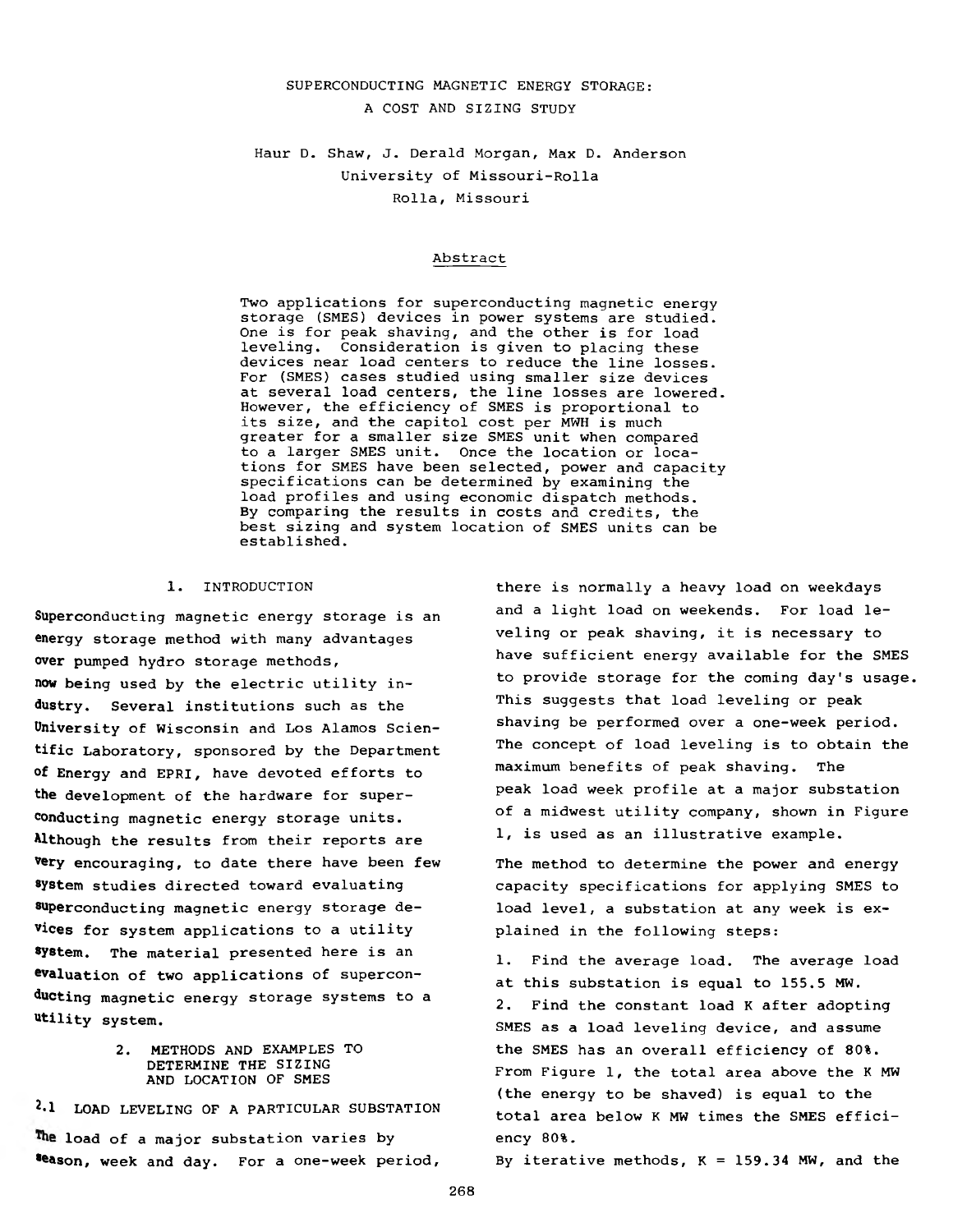**subareas in Figure 1 are found and listed below:**

```
Area 1 =
707.66 MWH
  Area 2 =
657.80 MWH
  Area 3 =
506.46 MWH
  Area 4 =
362.25 MWH
  Area 5 =
  Area
  Area 7 =
137.87 MWH/Total Area =
Area i =
Area ii =
Area iii =
331.33
Area iv =
Area v =
Area vi =
Area vii =
            25.12 MWH
       136.94 MWH
         373.46
         237.95
         303.81
         522.34
         734.25
                      663.04 /Total Area =
```
**3.** Find the power specification for the **SMES.**

**Power Specification = Substation Peak Load - K = 231 - 159.34 = 71.66 MW**

**4. Find the energy capacity specification for the SMES. SMES has to store more energy during the weekend in order to supply a large part of the stored energy to the system during the week days. The maximum energy available for storage during the weekend is the energy specification for the SMES. Energy Capacity Specification = Area vi - Area 6/0.8 + Area vii - Area 7/0.8 + Area i = 1427.23 MWH.**

**This is the gross storage specification. The 80% efficiency of the SMES device is taken into account because more energy is needed to shave areas 6 and 7.**

**Since every weekly load profile is different, there are many power and capacity specifications that can be calculated for SMES at the same major substation. It is suggested that for studies one adopts the minimum size of SMES for load leveling. That is load leveling of the minimum load week or minimum load change week of a year. Then, during other weeks, the SMES can act as a peak shaving device .**

**The line losses will definitely decrease, because the SMES is acting as a generator at peak-load. However, at light load the SMES acts as load, which increases the losses. A detail line losses evaluation can be found by comparing the line losses before and after SMES usage. From a total system point-of-view the line losses will never increase when adopting SMES for load leveling at a substation.**

**2.2 PEAK SHAVING A POWER SYSTEM WITH A SINGLE SMES UNIT**

**Peak shaving a power system is different from peak shaving a particular substation. At peak time, peak shaving a substation adds no extra line losses. As a matter of fact, they even decrease, and this substation could be treated as a constant load at peak. However, providing peak shaving for the entire system with one SMES unit would cause the line losses to increase compared to the line**

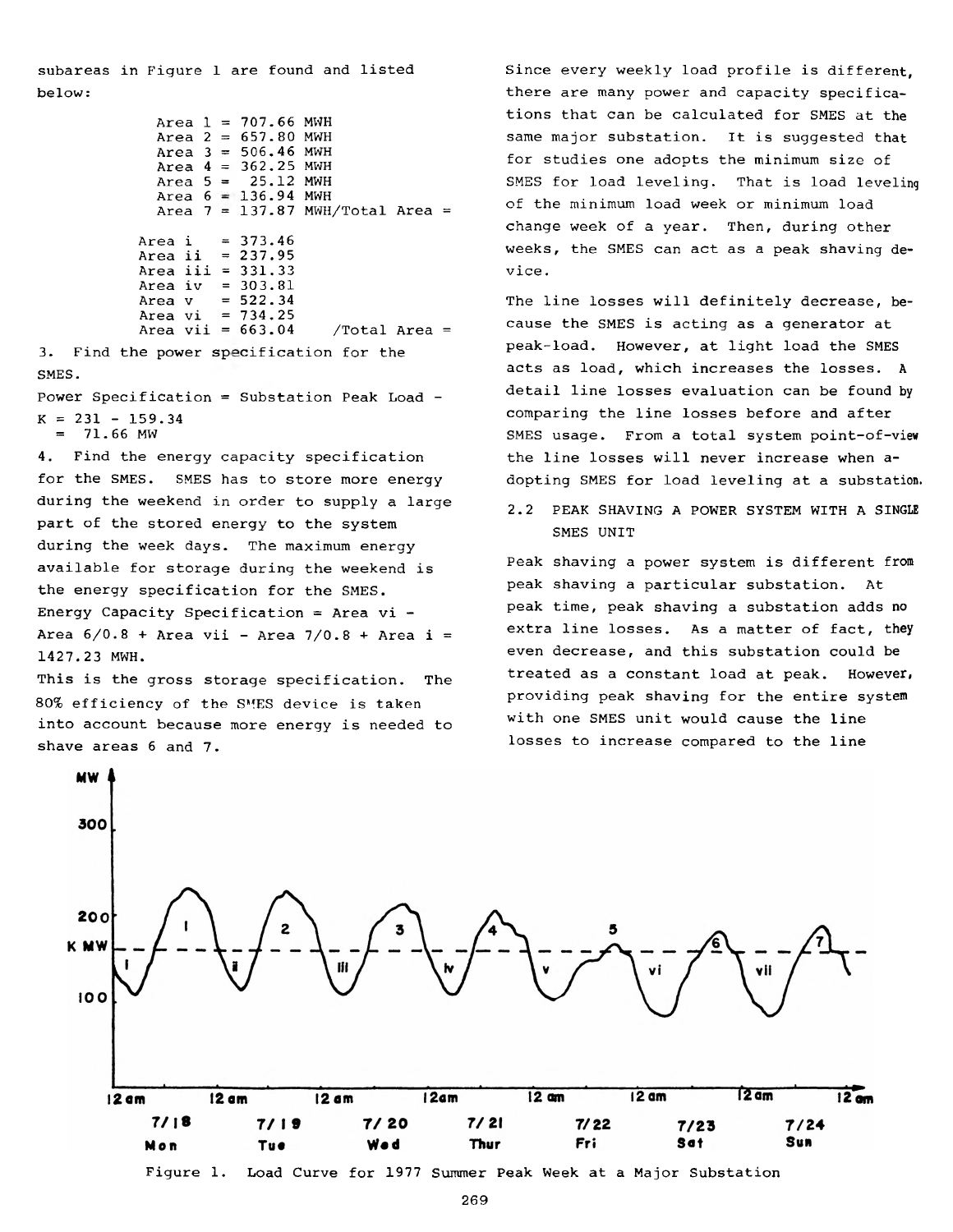**losses without an SMES unit, for the case in which several combustion turbine generators are replaced by a single SMES unit.**

**As an example, the predicted 1986 Summer peak load of a midwest utility company is studied for SMES application. There are 1051.3 MW of generation from combustion turbine generators planned as a part of a total 9804.4 MW generation predicted for the 1986 Summer peak day. Prom the load flow model, there are several load centers and major power plants, one of which would be the best site for the storage device. Using a load flow program, an analysis is made for replacing the combustion turbine generators with a single SMES device. The results of the power specification for the SMES and the line losses with respect to each different location for SMES are listed in Table I. The lowest line losses and peak power demand for SMES occurs in this study when the SMES is located at Bus 148. The values of these line losses and power demand for SMES are 141.64 MW and 1084.36 MW respectively. In the original study without SMES, the line losses are 108.45 MW at peak. There are extra line losses to charge SMES at light load when SMES is at substations, and there is hope that the SMES has Var control or voltage regulation capability. However, when SMES is located at a power plant, there are**

**no extra line losses to charge SMES at light load, and the capability of the Var control of generators is more flexible and practical right now. SMES at substations might not be the best answer until the Var control strategy has been well developed.**

**A term "critical load" is defined as the load at which all the generation except the generation from the combustion turbine generators has to be operated. The corresponding generation is called "critical generation". If the generation is less than the critical generation, then the generation follows the economic generation dispatch schedule. If the generation need is greater than the critical generation, then the SMES is on as swing generator. The power specification of SMES can be found at every different load when the corresponding generation need is greater than the critical generation.**

**Because of variation in generation schedule and load characteristic at each bus, the following assumption is made. Assume the load at each bus is changed by the same percentage as system load change. Consider a SMES at Bus 148 as an example. By analysis, the critical load occurs at 88.68% of the peak load. At this load, there is no need for combustion turbine generators. Selecting other loads**

| <b>Bus</b> | Voltage | Type       | Load<br>(MW) | Line<br>Flow<br>out of<br>bus | Number<br>of Bus<br>Connected<br>to the Bus | Generation<br>МW | Line<br>Losses<br>MW at<br>Peak | Power<br>Demand MW<br>for SMES<br>at Peak |
|------------|---------|------------|--------------|-------------------------------|---------------------------------------------|------------------|---------------------------------|-------------------------------------------|
| 47         | 345 kV  | Substation | 604          | 0                             | 2                                           | 0                | 161.8                           | 1105.4                                    |
| 54         | 138 kV  | Substation | $\mathbf 0$  | 315.6                         | 7                                           | 0                | 145.5                           | 1089.1                                    |
| 72         | 34 kV   | Substation | 387          | 706.4                         | 4                                           | 0                | 149.9                           | 1093.4                                    |
| 129        | 138 kV  | Substation | $\mathbf 0$  | 598.4                         | 10                                          | 0                | 145.2                           | 1088.8                                    |
| 131        | 345 kV  | Substation | 0            | 1060.8                        | 6                                           | 0                | 143.4                           | 1087.0                                    |
| 148        | 345 kV  | Substation | 0            | 997.7                         | 7                                           | 0                | 141.6                           | 1084.5                                    |
| 10         | 345 kV  | Plant      | 0            | 2220.0                        | 6                                           | 2220             | 155.9                           | 1099.5                                    |
| 15         | 345 k   | Plant      | 0            | 1150.                         | 4                                           | 1150             | 154.9                           | 1098.5                                    |

## **POWER SPECIFICATION FOR SMES AND LINE LOSSES IN SYSTEM WITH SMES FOR DIFFERENT LOAD CENTERS**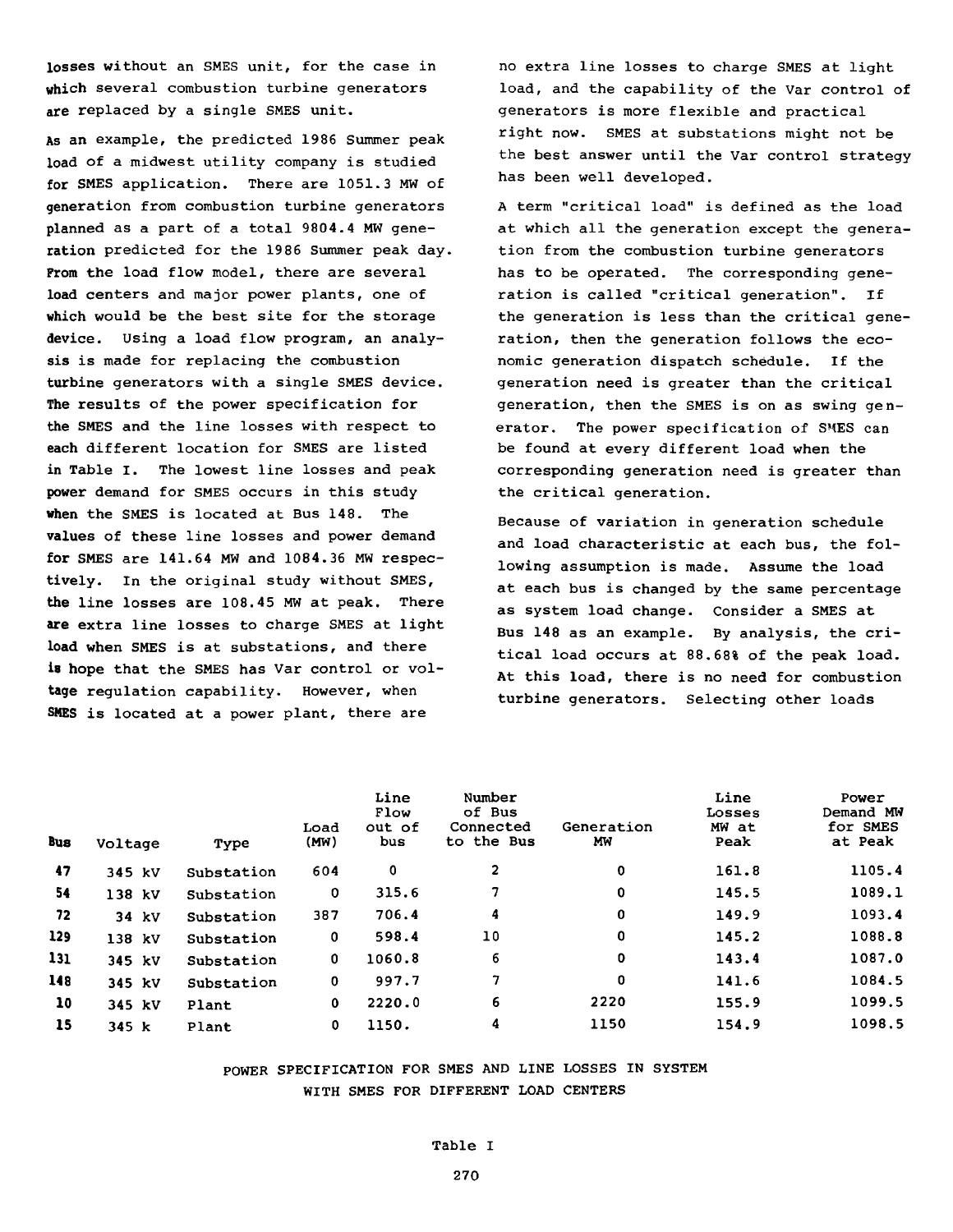**at 92%, 95% and 98% of peak load, the load flow analysis yields the power need for SMES at each corresponding percentage load. The sum of the power demand of the SMES at different percentage load with respect to the time that the percentage load occurs gives the capacity specification in MWH for the SMES. An example is studied for SMES on Bus 148 used as a peak shaving device. The power specification for SMES at each different percentage of peak load and the corresponding time that this percentage of peak load occurs are listed in Table II. Assume the system load curve follows the same curve in Figure 1, except for magnitude. Using the information from load flow analysis shown in Table II, the area, which is the capacity specification of SMES, can be formed as shown in Figure 2.**

**The area in Figure 2 is equal of 6009 MWH. Assuming the efficiency of a large SMES unit is equal to 90%, then the capacity specification for sales should be equal to 6009/0.9 = 6677 MWH. The power specification, or maximum power need for SMES, is equal to 1084.5 MW, which is equal to 11.06% of the total system peak power demand. This amount is**

**within the maximum rate of energy storage (Reference 4-6).**

**2.3 PEAK SHAVING A SYSTEM WITH SMES UNITS**

**A computer program was developed to perform the calculations for the study (10). It includes an economic dispatch program with a modified Gauss iterative load flow program. It uses the idea of equal "Incremental Cost" criteria with the correction in "Incremental Transmission Line Losses" described by Elgerd (7). This theory is extended in application to determine the power specifications of SMES units. As soon as the generation is greater than the critical generation, the SMES' will be on as generators. The critical generation is treated as negative load at each generation bus, and there exists a best combination of SMES units (generators) in the power economic dispatch to give minimum line losses. For every different peak load there is a corresponding best combination of SMES units in power as their power specification at that peak load. The sum of the power specification of each SMES unit at every different peak load with respect to the time that peak load occurs gives the capacity specification of each SMES unit.**

| System Percentage<br>of Peak Load | Power Specification<br>for SMES at that<br>Percentage of Peak Load | Time that the<br>Percentage Load Occurs<br>At Peak Load Day |
|-----------------------------------|--------------------------------------------------------------------|-------------------------------------------------------------|
| 88,68%                            | 0                                                                  | $12:25$ & 10 p.m.                                           |
| 92                                | 315.7 MW                                                           | $1:25$ & 9:09 p.m.                                          |
| 95                                | 600.5 MW                                                           | 2:35 & 7:37 p.m.                                            |
| 98                                | 891.2 MW                                                           | 4 & 7 p.m.                                                  |
| 100                               | 1084.5 MW                                                          | $5$ p.m.                                                    |

## **POWER SPECIFICATION FOR SMES AT EACH DIFFERENT PERCENTAGE OF PEAK LOAD AND THE CORRESPONDING TIME THAT EACH PERCENTAGE OF PEAK LOAD OCCURS**

**Table II**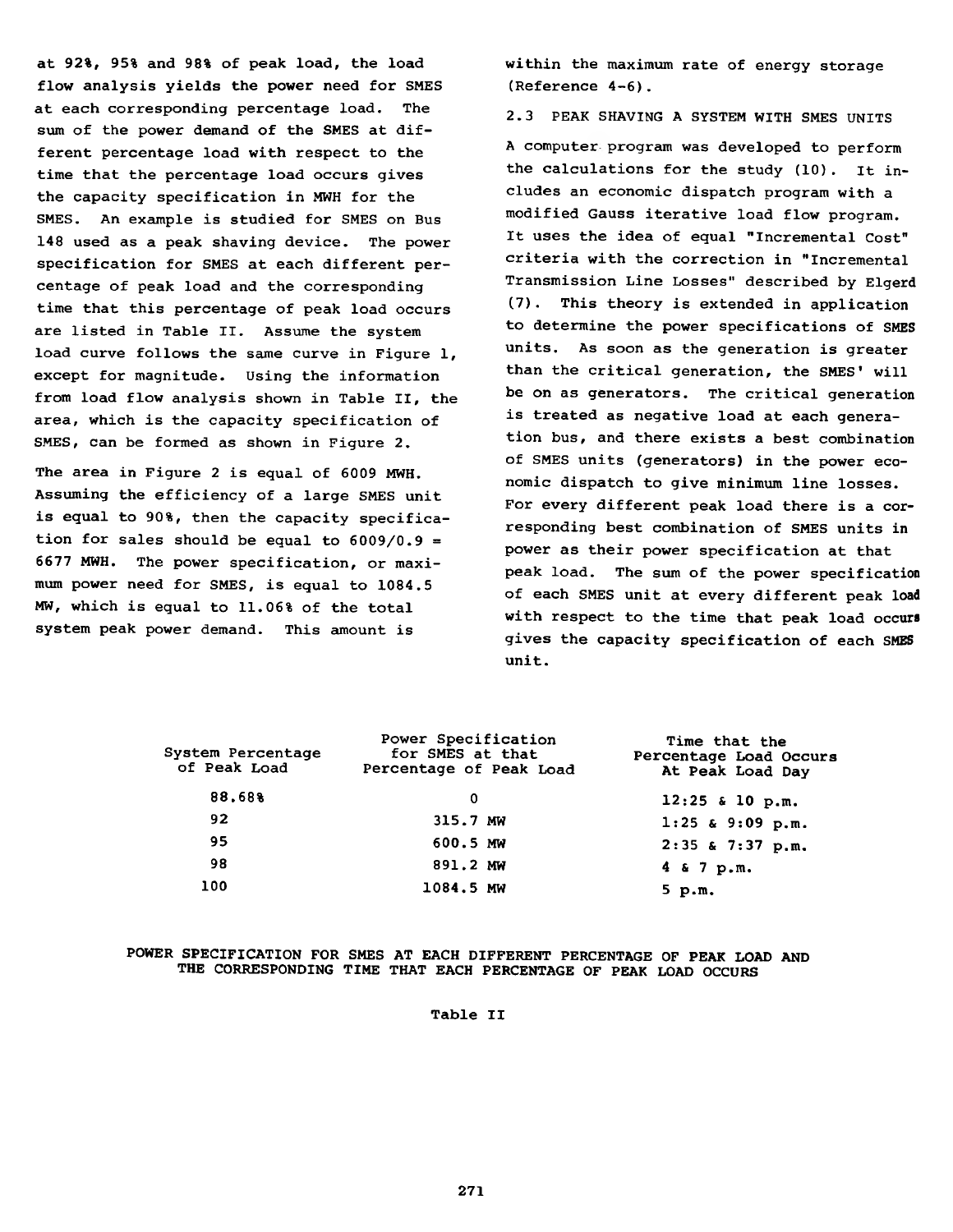

**Figure 2. Capacity Specification for SMES at Peak**

**Three different examples for peak shaving are studied. The first is one SMES on one generation plant; the second is 3 SMES on 3 generation busses, and the third is 6 SMES on 6 load centers. Before going to the example, following assumptions have been made:**

**1. Assume the system has the same load curve pattern as the load curve at a major substation except the magnitude is different, as only the load curve at one major substation is available for this example.**

**2. Form the simplified midwest utility system by taking all 345 kV busses and lines. There are 22 busses and 29 lines in this simplified system. Let the line flow out of region be the equivalent load at each corresponding bus. Solve the load flow within the simplified region. The line flow within this region is very close to the original °ase and justifies this approach.**

**3\* Assume the load at each bus will be changed by the same percentage. This means the load at each bus is changed in the same Percentage and at the same time for system load changes. The precise data is not**

**available and forces this assumption.**

**4. It is reasonable to assume there exists a constant such that the capacity specification is equal to the product of the maximum power specification and this constant. By examining the power specification and the capacity specification in part B, the constant is equal to 5.325. The constant will also be used to calculate the line losses energy if the line losses in power peak is known.**

**5. From the Los Alamos Laboratory reports (6), the capitol cost of a SMES unit is a function** of  $E^{2/3}$  (energy stored in total). They esti**mated at 10,000 MWH storage SMES unit cost to be 423 million dollars. So the following approximate equation will be used. X \$/WH x**  $(10,000 \times 10^6)^{2/3} = 423 \times 10^6$  \$. After cal**culation^ is found to equal 91.13256 \$/WH and the capital cost of any size of SMES unit can be found.**

**6. Using the economic dispatch program to find the best combination of SMES units in power at peak in the simplified 22 bus region, then fitting SMES generation into the original system to remove the combustion turbine generators, the load flow program is run to find**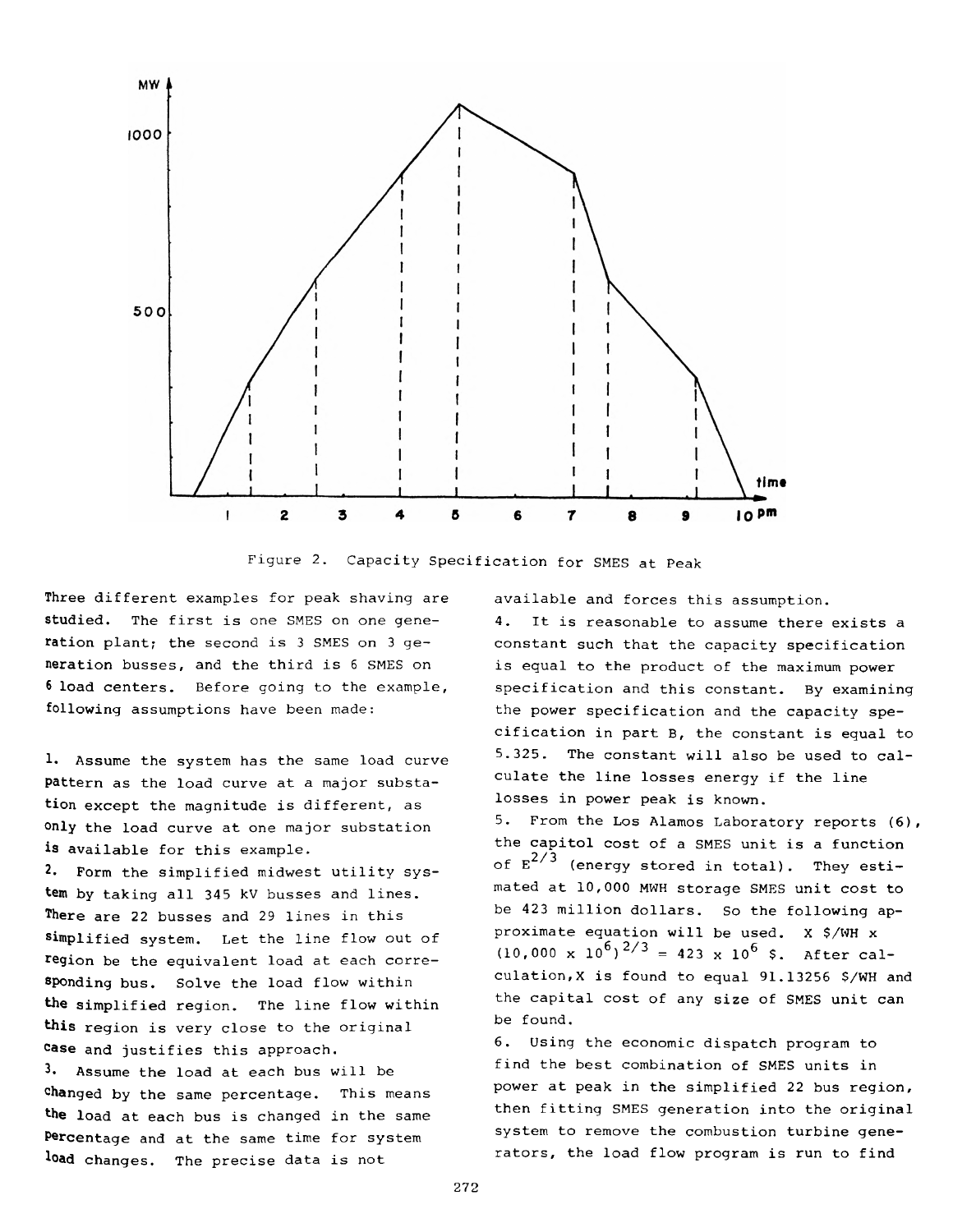**the line losses in the whole system and monitor overloaded lines. The method is applied to examples 2 and 3. From the new load flow data, the generation on the swing bus is equal to 1156.7 MW and 1150.6 MW compared to the original swing bus generation of 1150 MW, this yields the similarity between the original system and the simplified system. 7. Assume the cost to reconductor a line is**

**equal to 1.5 x 10<sup>5</sup> \$/Mile.** 

**8. Assume the SMES unit can have Var or Q control (4, 8, 9) .**

**9. Assume the line losses when recharging the SMES units in example 3 are greater than the line losses without SMES units by 5 MW, based on the uncertainty of the system generation schedule.**

**2.4 EXAMPLES AND DATA**

**Three examples are illustrated and tabularized based on the above assumptions:**

**1. One SMES unit on Bus 15 in a midwest utility system (there is no need for use of the economic dispatch program):**

**a. Maximum power specification for SMES : 1082 MW**

**b. Line losses in power peak in the simplified region: 26.86 MW**

**c. Line losses in energy for the simplified 22 bus region: 153.7 MWH (assumption 4 applied, and this bus is a power plant, so there is no loss when recharging the SMES unit at light load)**

**d. Line losses in power at peak in the utility system: 154.9 MW (original without SMES line losses is equal to 108.45 MW)**

**e. Line losses in energy in the utility system: 886.38 MWH (original without SMES there are 620.6 MWH energy losses), (assumption 4 applied)**

**f. Equivalent capacity specification: 5756.8 MWH (assumption 4 applied)**

**g. Total capacity specification (taking 90% efficiency for SMES in account): 6396.4 MWH**

**h. Loss due to the efficiency of SMES (most of the energy loss is in the cryogenic process and part in the converter-inverter bridge): 639.6 MWH**

**i. Capital cost of SMES unit: 314 x 106 \$ (assumption 5 applied)**

**j. Overloaded lines when replacing combustion turbine generators by SMES unit at peak are listed as follows:**

| Cost (S)          | Eq. miles | $R(\Omega)$ | To bus | From bus |
|-------------------|-----------|-------------|--------|----------|
| $9.015x10^{6}$    | 60.1      | 11.49       | 99     | 107      |
| $1.56x10^{6}$     | 10.4      | 1.98        | 146    | 147      |
| 3x10 <sup>4</sup> | 0.2       | 0.04        | 147    | 148      |
| $5.1x10^5$        | 3.4       | 0.65        | 149    | 150      |
| $7.2 \times 10^5$ | 4.8       | 0.91        | 100    | 150      |
|                   |           |             |        |          |

**Total : 11.835 x 106 \$**

**2. Three SMES units on three generating busses, Bus 1, 2 and 3 in the Simplified System. (Economic dispatch program is used to find the allocation of SMES units.)**

**a. Maximum power specification for each SMES:**

|  |  | At Bus 1 : 361.82 MW |  |
|--|--|----------------------|--|
|  |  | At Bus 2 : 360.97 MW |  |
|  |  | At Bus 3 : 359.35 MW |  |

**b. Line losses in power at peak in the simplified region: 20.2 MW**

**c. Line losses in energy in the simplified region: 107.6 MWH (assumption 4 applied)**

**d. Line losses in power at peak in the utility system when combustion turbine generators replaced by SMES units: 145.12 MW (assumption 6 applied)**

**e. Line losses in energy in the utility system: 773.01 MWH (assumption 4 applied)**

**f. Equivalent capacity specification for each SMES unit needed for peak shaving:**

> **At Bus 1 : 1925.1 MWH At Bus 2 : 1920.5 MWH At Bus 3 : 1911.9 MWH (assumption 4 applied)**

**g. Total capacity specification for each SMES unit (taking 80% efficiency for smaller size SMES):**

> **At Bus 1 : 2406.4 MWH At Bus 2 : 2400.6 MWH At Bus 3 : 2389.9 MWH**

**h. Loss due to the efficiency of SMES in toal in energy: 1439.3 MWH**

**i. Capital cost of each SMES unit:**

At Bus 1 : 163.6  $\times$  10<sup>6</sup>\$ **At Bus 2 : 163.38 x 106\$ At Bus 3 : 162.9 x 106\$ Total : 489.9 x 106\$**

**j. Overloaded lines when replacing combustion turbine generators by SMES units in the whole system (assumption 4 applied) are listed as follows:**

| From bus | To bus | $R(\Omega)$ | Eq. miles | $Cost($ \$)          |
|----------|--------|-------------|-----------|----------------------|
| 97       | 94     | 0.95        | 4.9       | $7.35x10^5$          |
| 107      | 99.    | 11.49       | 60.1      | $9.015 \times 10^6$  |
| 147      | 146    | 1.98        | 10.4      | $1.56 \times 10^{6}$ |
| 148      | 147    | 0.04        | 0.2       | $3 \times 10^4$      |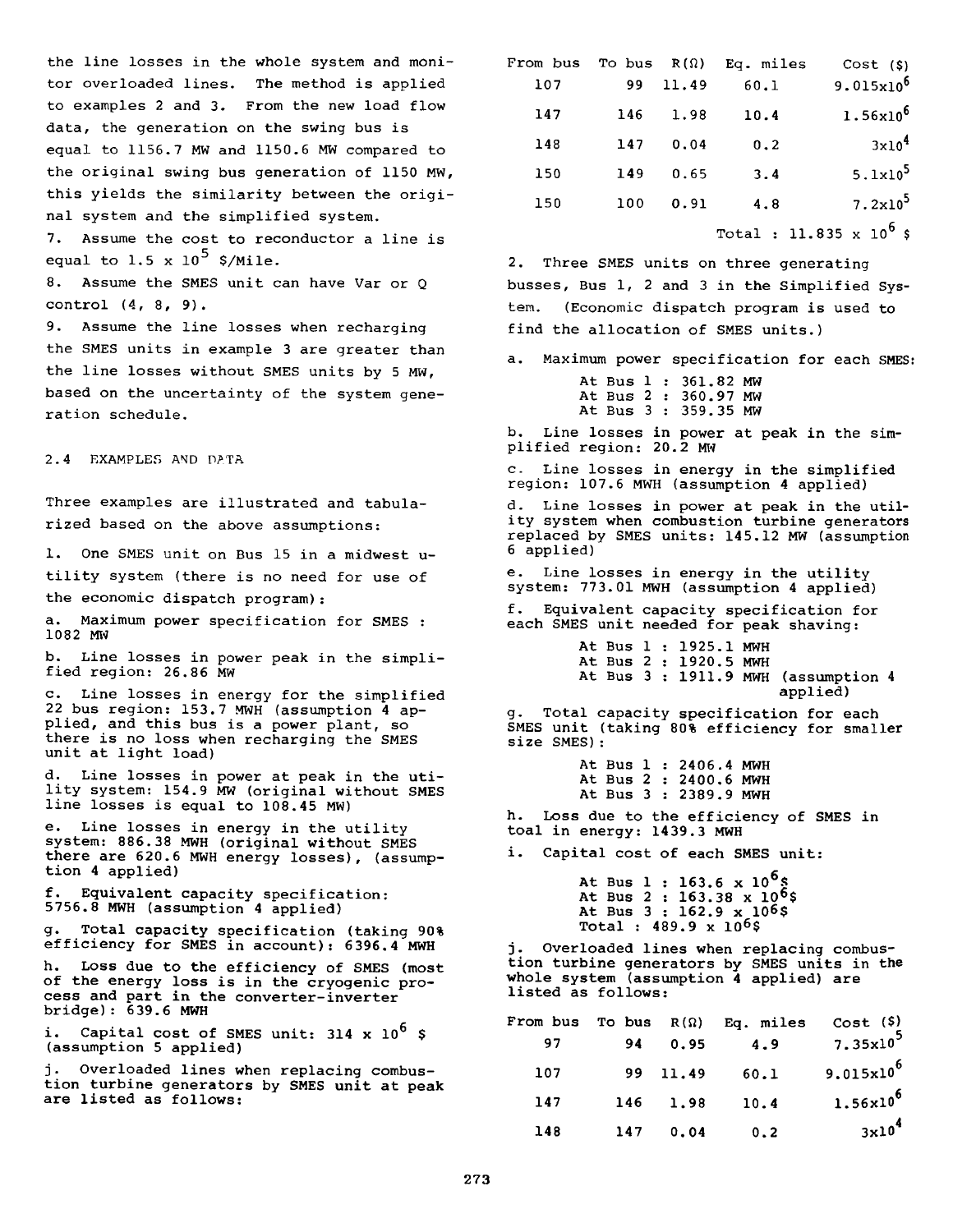| from bus |          |             | To bus $R(\Omega)$ Eq. miles Cost $(\hat{\varphi})$ |                             |
|----------|----------|-------------|-----------------------------------------------------|-----------------------------|
| 150      | 100      | 0.91        | 4.8                                                 | $7.2 \times 10^5$           |
| 150      | 149 0.65 |             | 3.4                                                 | $5.1x10^5$                  |
| 177      |          | $2 \t 0.61$ | $\overline{3}$ . 2                                  | $4.8 \times 10^{5}$         |
|          |          |             |                                                     | Total : $13.05 \times 10^6$ |

**3. Six SMES units on six load substation which have large load variation. <sup>148</sup> <sup>147</sup> 0.04 0.2 3xl04**

**a. Maximum power specification for each SMES: 150 100 0.91 4.8 7.2xl05**

|  | At Bus 4: 179.6 MW   | 150 | 149 0.65 | 3.4 | 5.1x10                                         |
|--|----------------------|-----|----------|-----|------------------------------------------------|
|  | At Bus 12: 180.2 MW  |     |          |     |                                                |
|  | At Bus 13: 179.8 MW  |     |          |     | Total : 12.57x10                               |
|  | At Bus 17: 179.2 MW  |     |          |     |                                                |
|  | At Bus 20 : 178.9 MW |     |          |     | These three examples give an evaluation of the |
|  | At Bus 21 : 178.4 MW |     |          |     | applications of SMFS units to a utility syste  |

**b. Line losses in power at peak in the simplified region: 13.86 MW**

**c. Extra line losses when charging SMES units at minimum load compared with the line losses at minimum load without SMES units: 4.0 MW (in 22 busses)**

**d. Line losses in energy in the simplified region (taking into account the extra line losses when charging the SMES units at minimum load): 95.1 MWH (assumption 4 applied)**

**e. Line losses in power at peak in the utility system: 133.9 MW**

**f. Extra line losses when charging the SMES units at minimum load: 5 MW (assumption 9 applied)**

**g. Line losses in energy in the utility system (taking into account the extra line losses when charging the SMES units at minimum load): 739.66 MW**

**h. Equivalent capacity specification for each SMES needed for peak shaving:**

|  |  | At Bus 4: 956.4 MWH   |  |
|--|--|-----------------------|--|
|  |  | At Bus 12 : 959.6 MWH |  |
|  |  | At Bus 13 : 957.4 MWH |  |
|  |  | At Bus 17 : 954.2 MWH |  |
|  |  | At Bus 20 : 952.6 MWH |  |
|  |  | At Bus 21 : 950 MWH   |  |
|  |  |                       |  |

**i. Total capacity specification for each SMES (taking into account the efficiency 75% for SMES) :**

|  |  | At Bus 4 : 1275.2 MWH  |  |
|--|--|------------------------|--|
|  |  | At Bus 12 : 1279.5 MWH |  |
|  |  | At Bus 13: 1276.5 MWH  |  |
|  |  | At Bus 17 : 1272.3 MWH |  |
|  |  | At Bus 20 : 1270.1 MWH |  |
|  |  | At Bus 21 : 1266.7 MWH |  |
|  |  |                        |  |

**j. Losses due to the efficiency total: 1910 MWH**

**k. Capital cost of each SMES un**

|  |  | At Bus $4:107.1x10^6$ \$             |
|--|--|--------------------------------------|
|  |  | At Bus 12: 107.4x10 <sup>6</sup> \$  |
|  |  | At Bus 13 : $107.2 \times 10^{6}$ \$ |
|  |  | At Bus 17 : 107. $x10^6$ \$          |
|  |  | At Bus 20 : $106.9 \times 10^6$ \$   |
|  |  | At Bus 21 : $106.7 \times 10^6$ \$   |

**1. Overloaded lines are listed as follows (assumption 6 applied):**

| 150 | 149                        | 0.65                | 3.4                                   | $5.1x10^5$                                 | From bus | To bus $R(\Omega)$ |       | Eg. miles | Cost (S)                                           |
|-----|----------------------------|---------------------|---------------------------------------|--------------------------------------------|----------|--------------------|-------|-----------|----------------------------------------------------|
|     |                            |                     |                                       | $4.8 \times 10^{5}$                        | 97       | 94                 | 0.95  | 4.9       | $7.35x10^5$                                        |
| 177 | $2^{\circ}$                | 0.61                | 3.2                                   | Total : $13.05 \times 10^6$                | 107      | 99.                | 11.49 | 60.1      | $9.015x10^{6}$                                     |
|     |                            |                     | Six SMES units on six load substation |                                            | 147      | 146                | 1.98  | 10.4      | $1.56x10^{6}$                                      |
|     |                            |                     | ch have large load variation.         |                                            | 148      | 147                | 0.04  | 0.2       | 3x10 <sup>4</sup>                                  |
|     |                            |                     |                                       | Maximum power specification for each SMES: | 150      | 100                | 0.91  | 4.8       | $7.2 \times 10^5$                                  |
|     |                            | At Bus 4: 179.6 MW  |                                       |                                            | 150      | 149                | 0.65  | 3.4       | 5.1x10 <sup>5</sup>                                |
|     | $\cdots$ $\cdots$ $\cdots$ | At Bus 12: 180.2 MW |                                       |                                            |          |                    |       |           | $\sim$ $\sim$ $\sim$ $\sim$ $\sim$ $\sim$ $\sim$ 6 |

**These three examples give an evaluation of the applications of SMES units to a utility system. There are many other combinations of SMES units, however, the methods developed are generally applicable.**

**3. COMPARISON AND CONCLUSION**

**Three examples were presented:**

**1. One (1) SMES unit placed at a generating station.**

**2. Three (3) SMES units placed at three different generating stations.**

**3. Six (6) SMES units placed at six different load substations.**

**The results are compared to determine which application is better under the adopted assumptions. First, define the term "fixed cost" as SMES hardware cost plus the cost of reconductoring the overloaded lines. Assume there is a 20 years payout on the SMES hardware and the replacement of transmission lines. Also assume that the cost after 20 years will double current value, then the annual finance charge can be found. The energy for charging the SMES units is from the generation which supplies base load. It costs 13.16 \$/MWH (this cost information is from a midwest utility company).**

**Assume the annual usage of SMES follows a rule of 50% for replacing the peak generation, which has a cost of 56.82 \$/MWH, and 50% for replacing the intermediate generation, which costs 29.22 \$/MWH. Then, the annual fuel savings can be found. As the line losses are different in each case, it will be in SMES capacity specification. For example, one SMES case has a maximum line loss, so it has**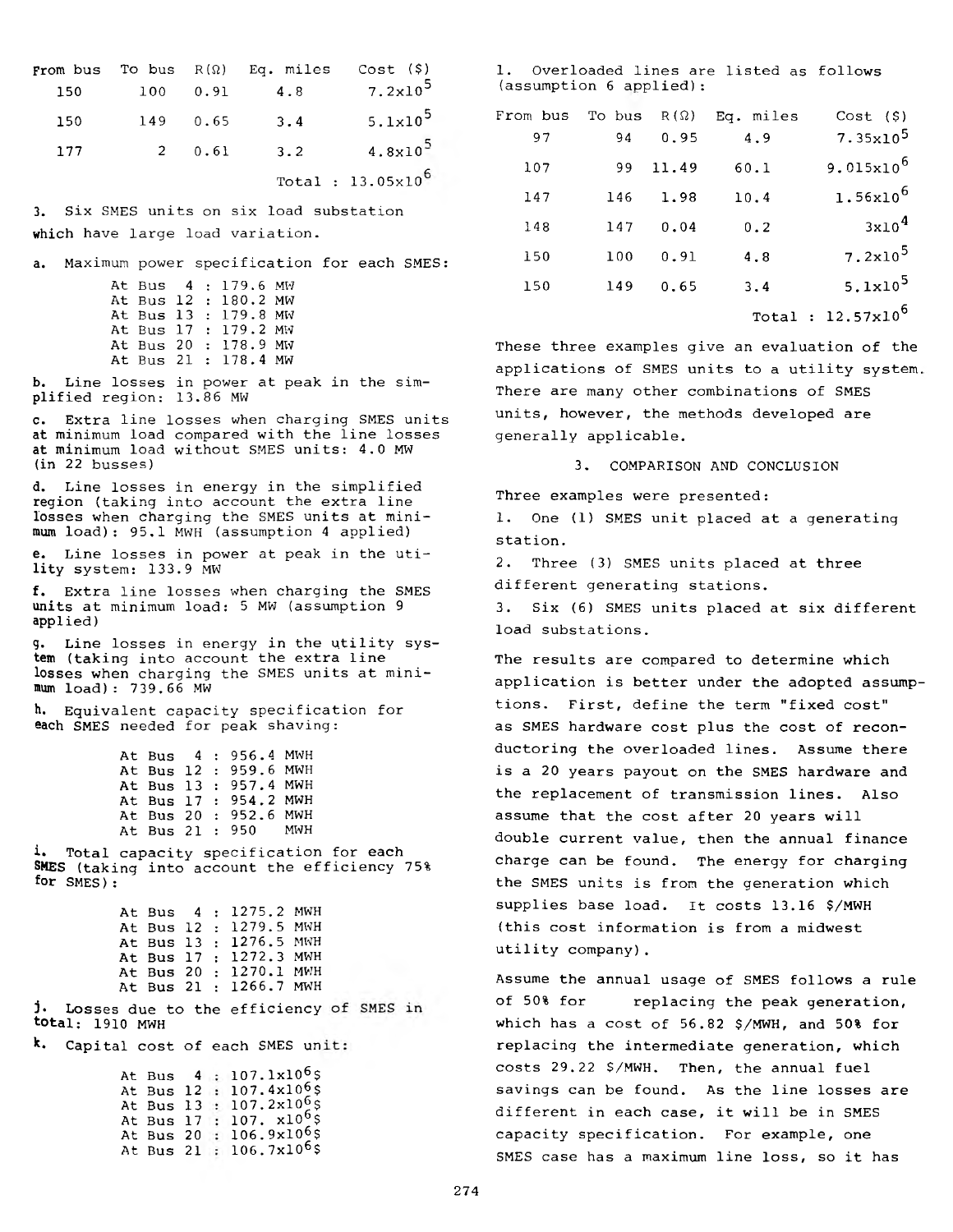**a maximum SMES capacity or MWH which includes the extra line losses.**

**Detailed comparisons follow. One part is a "fixed cost" analysis and the other is a "fuel saved credit" analysis.**

**3.1 FIXED COST ANALYSIS**

| Cost                                    |                                                                               | Example 1 Example 2 Example 3                                      |
|-----------------------------------------|-------------------------------------------------------------------------------|--------------------------------------------------------------------|
| Hardware SMES<br>(1978)                 |                                                                               | $314 \times 10^6$ 489.9x10 <sup>6</sup> 642.3x10 <sup>6</sup>      |
| Reconductoring<br>line cost             |                                                                               | 11.8 x 10 <sup>6</sup> 13.05x10 <sup>6</sup> 12.57x10 <sup>6</sup> |
| Total (1978)                            | $325.8 \times 10^6$ 502.95x10 <sup>6</sup> 654.87x10 <sup>6</sup>             |                                                                    |
| Total (1998)                            |                                                                               |                                                                    |
| (double 1978)<br>including<br>interest) | 651.6 $\times$ 10 <sup>6</sup> 1005.9x10 <sup>6</sup> 1309.74x10 <sup>6</sup> |                                                                    |
| Average annual<br>cost                  | 32.58 x $10^6$ 50.3x $10^6$ 65.52x $10^6$                                     |                                                                    |

## **3.2 FUEL SAVED CREDIT**

**a. Example 1**

**6396.4 MWH x 90% x 0.5 (peak) x 365 days x 56.82 \$/MWH + 6396.4 MWH x 90% x 0.5 (intermediate load) x 365 days x 29.22 \$/MWH - 6396.4 MWH x 365 days x 13.16 \$/MWH =** 59.67  $\times$  10<sup>6</sup> \$

**b. Example 2**

| $(2406.4$ MWH + 2400.6 MWH + 2389.9 MWH) x 80% x 0.5 x |
|--------------------------------------------------------|
| 365 days x 56.82 \$/MWH + $(2406.4$ MWH + 2400.6 MWH + |
| 2389.9 MWH) x 80% x 0.5 x 365 days x 29.22 \$/MWH -    |
| $(2406.6$ MWH + 2400.6 MWH + 2389.9 MWH) x 365 days x  |
| 13.16 \$/MWH = 55.84 x 10 <sup>6</sup> \$              |

### **c. Example 3**

**(1275.2 MWH + 1279.5 MWH + 1276.5 MWH + 1272.3 MWH + 1270.1 MWH + 1266.7 MWH) x 75% x 0.5 x 365 days x 56.82 \$/MWH + (1275.2 MWH + 1279.5 MWH + 1276.5 MWH + 1272.3 MWH + 1270.1 MWH + 1266.7 MWH) x 75% x 0.5 x 365 days x 29.33 \$/MWH - (1275.2 MWH + 1279.5 MWH + 1276.5 MWH + 1272.3 MWH + 1270.1 MWH + 1266.7 MWH) x 365 days x** 13.16 \$/MWH = 53.28  $\times$  10<sup>6</sup> \$

**In the three examples, the more SMES units used, the lower the line losses. However, the smaller SMES units have a lower efficiency. The line losses in energy compared to the loss from the efficiency is not significant. Also, energy available for peak shaving includes the extra line losses, so that line losses effect can be omitted from the analysis. Comparing the three examples, the usage of one SMES unit gives the best results. The comparison listing is as follows:**

> **Cost or Credit Example 1 Example 2 Example 3 Cost** (fixed) **32.58x10<sup>6</sup> \$ 50.3x10<sup>6</sup> \$ 65.52x10<sup>6</sup> \$ Credit (fuel save) 59.67x10<sup>6</sup> \$ 55.84x10<sup>6</sup> \$ <b>53.28x10**<sup>6</sup> \$ **Net savings**  $(27.09x10^6 \text{ } \text{S} \quad 5.54x10^6 \text{ } \text{S} \text{-}12.24x10^6 \text{ } \text{S}$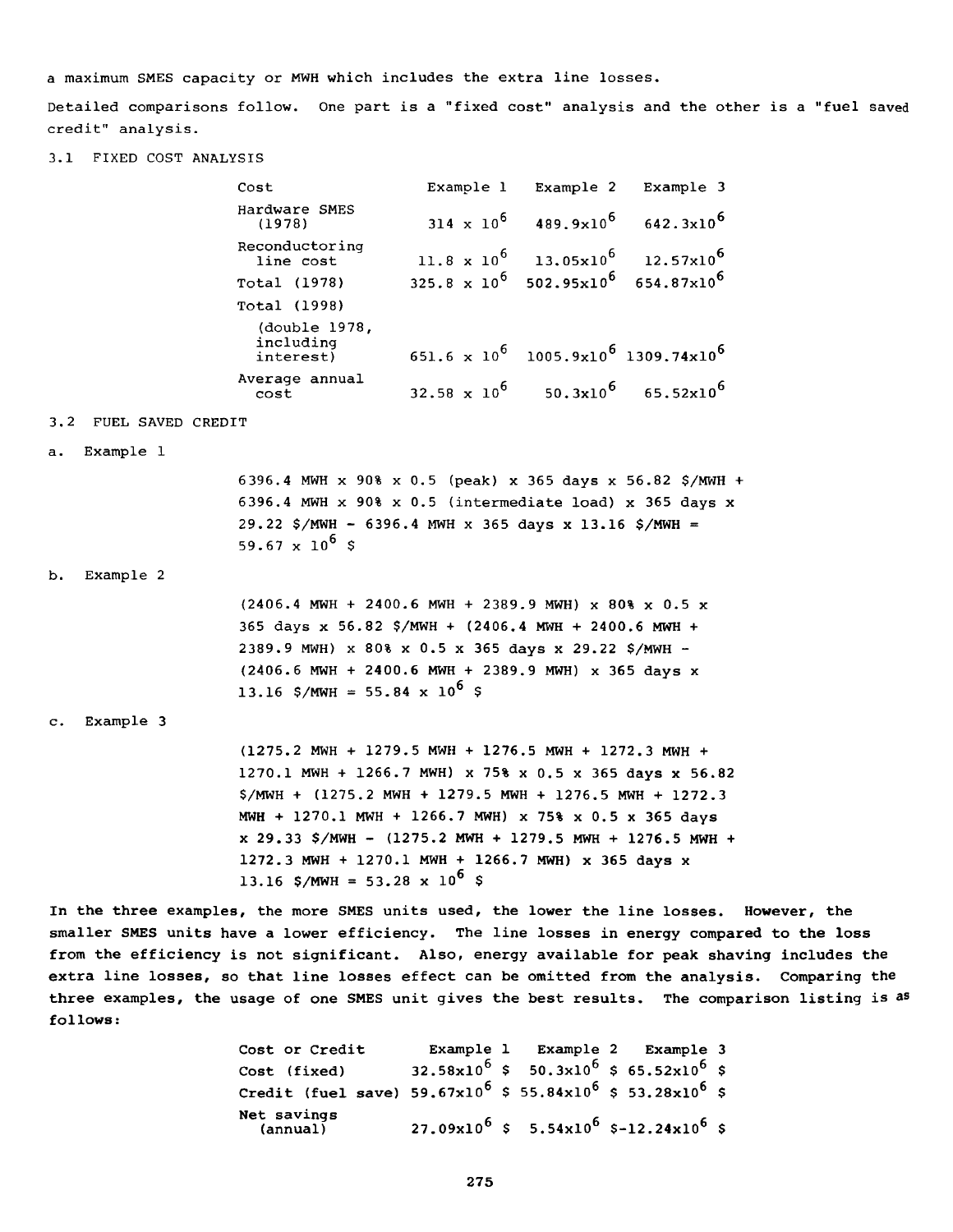**Consideration of the credit for using SMES should include as a cost saving the deletion of some combustion turbine generators, their maintenance, and the increased fuel costs. If the annual usage of SMES for replacing the peak generation is higher, there is no doubt that more fuel savings can be achieved. Assuming a 60% annual usage of SMES to replace the peak load generation, and the remaining 40% for replacing the intermediate load generation, the costs and credits are given as follows:**

> **Cost and Credit Example 1 Example 2 Example 3**  $Cost (fixed)$   $32.58x10^{6}$ \$ 50.3x10<sup>6</sup>\$ 65.52x10<sup>6</sup>\$ **Credit (fuel savings) 6 5 . 47 <sup>x</sup> 106 \$ 61.64xl06 \$ 59.05xl06 \$ Net Savings (annual) 3 2 . 89 <sup>x</sup> 1 0 6 \$ 1 1 . 34 <sup>x</sup> 1 0 6 \$ - 6 . 4 7 <sup>x</sup> 106 \$**

**Also, assuming 70% annual usage of SMES for replacing peak load generation, and 30% for replacing intermediate load generation, the costs and credits are listed as follows:**

| Cost and Credit | Example 1 Example 2 Example 3                                            |  |
|-----------------|--------------------------------------------------------------------------|--|
| Cost (fixed)    | $32.58 \times 10^6$ \$ 50.3x10 <sup>6</sup> \$ 65.52x10 <sup>6</sup> \$  |  |
| Credit (fuel    |                                                                          |  |
| savings)        | $71.27\times10^{6}$ \$ 67.44x10 <sup>6</sup> \$ 64.92x10 <sup>6</sup> \$ |  |
| Net Savings     | $38.69 \times 10^6$ \$ 17.14 $\times 10^6$ \$ -0.7 $\times 10^6$ \$      |  |

**The greater the percentage usage of SMES for replacing the peak load generation, the greater the savings. However, the total energy available for charging SMES should be carefully examined before adopting any plan.**

**The sizing and location of SMES can be solved more accurately by a utility company, for the economic dispatch program, load profiels, system prediction, and fuel cost data are available. It is suggested that peak shaving be performed at the week that maximum power demand occurs, so that there is no need of high cost generators at peak and makes the analysis simpler.**

**After the sizing and location of SMES are carefully selected, then studies in steady state stability and transient stability when adopting new storage devices should be carefully examined.**